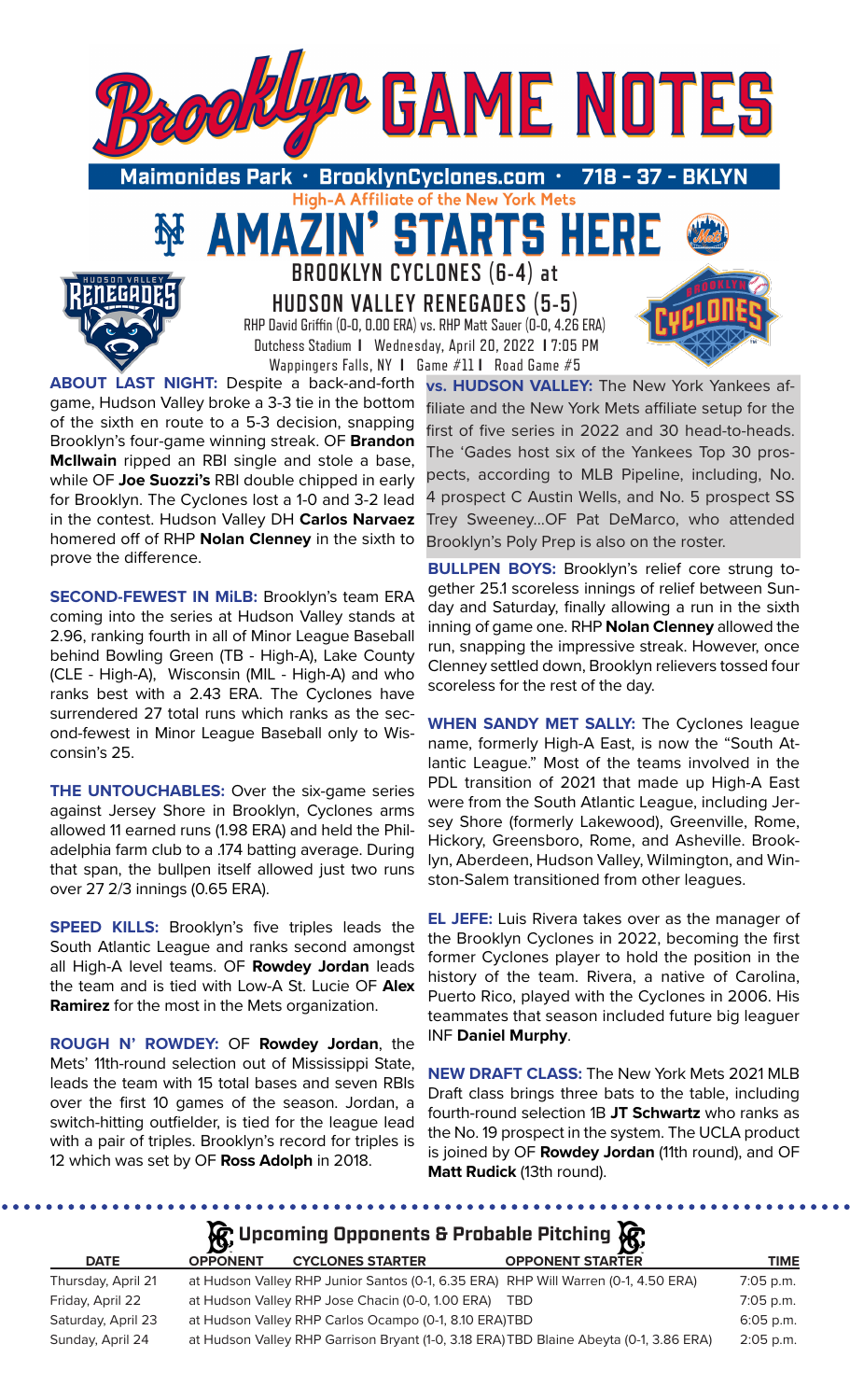| <b>APRIL 20 AT HUDSON VALLEY</b> |                              | <b>STARTING PITCHER</b>                        |                                                               | <b>PAGE 2</b> |
|----------------------------------|------------------------------|------------------------------------------------|---------------------------------------------------------------|---------------|
|                                  | # 48                         | <b>DAVID GRIFFIN</b>                           |                                                               | <b>RHP</b>    |
|                                  | Height: 6-0                  |                                                | Weight: 205                                                   |               |
|                                  | <b>Bats: Right</b>           |                                                | <b>Throws: Right</b>                                          |               |
|                                  | Date of Birth: July 16, 1996 |                                                | Age: 25                                                       |               |
|                                  | Hometown: Hanover, MA        |                                                | <b>College: Curry College</b>                                 |               |
|                                  |                              |                                                | How Obtained: Signed as minor league free agent June 18, 2021 |               |
|                                  |                              | Repertoire: 4-seam fastball, slider, change-up |                                                               |               |

**NICE TO HEAR FROM YOU AGAIN:** Griffin makes his first official start and third appearance of 2022. The right-hander tossed four scoreless against Jersey Shore last time out on Wednesday at Maimonides Park.

|             |              |      |                  |   |   | 2022 GAME-BY-GAME        |    |   |                                    |            |
|-------------|--------------|------|------------------|---|---|--------------------------|----|---|------------------------------------|------------|
|             |              |      |                  |   |   | High-A Brooklyn Cyclones |    |   |                                    |            |
| <b>DATE</b> | OPP          | DEC. | ΙP               |   | R | ER                       | BB |   | HR                                 | <b>AVG</b> |
| 4/13        | JS.          |      | 4.0              | O | Ω | O                        |    | b |                                    | .000       |
| 4/9         | @ WIL (G2) W |      | 1.0 <sub>2</sub> | Ο | O | O                        | O  |   | $\scriptstyle\rm\scriptstyle{(1)}$ | ,000       |

**VENGEANCE:** Griffin returns to the Dutchess Stadium mound for the first time since September 12 against the Renegades who touched him up for a career-high three home runs in one inning. In that outing, Griffin had a scoreless first inning before allowing home runs to OF Elijah Dunham, C Austin Wells, and 3B Andres Chaparro in the second inning. The righty lasted 1 2/3 innings, allowing seven runs on six hits.

**METS 2021:** Pitched seven times with Brooklyn in 2021 and seven times with Low-A St. Lucie, combining to strike out 36 over 37.1 innings with a 3.33 ERA.

**INDY 2021:** Made six start last year for the Gary South Shore Rail Cats, posting a 4.31 ERA in 31.1 IP. He struck out 36 and walked 10, allowing 29 hits, 11 earned runs, and two home runs.

**REAL LIFE CAN WAIT:** Griffin worked as an outside sales representative for UniFirst Corporation in the fall after graduating from Curry. UniFirst Corporation is a uniform rental company based in Wilmington, Massachusetts, that manufactures, sells, and rents uniforms and protective clothing.

**2020:** Pitched for the Rockland Boulders and then was transferred to the Road Warrior Black Sox of the Yinzer Baseball Confederacy.

**2019:** Spent his first pro season with Gary, making 12 appearances with two starts.

**COLLEGE :** Pitched for four collegiate years at Curry College, collecting four-consecutive All-Conference selection. After being All-Conference third team as a freshman, was a three-time first team all-conference pitcher.

| K%                        | BB%                                      | <b>HR/9</b>                                      |
|---------------------------|------------------------------------------|--------------------------------------------------|
| 37.5%                     | 6.3%                                     | 0.00                                             |
| <b>BABIP</b>              | GB%                                      | <b>FIP</b>                                       |
| .000                      | 44.4%                                    | 2.25                                             |
|                           | <b>GRIFFIN'S SEASON AND CAREER HIGHS</b> |                                                  |
| 2022 Season               |                                          | Career                                           |
| 5 (4/13 vs. Jersey Shore) | <b>Strikeouts</b>                        | 8 (4x, 9/18/21 vs. JS)                           |
| None                      | <b>Double Digit K Games</b>              | None                                             |
| $\cdots$                  |                                          | $\sim$ $\sim$ $\sim$ $\sim$ $\sim$ $\sim$ $\sim$ |

| 11011                     | <b>PURIC PRINT OUTILES</b>   | .                            |
|---------------------------|------------------------------|------------------------------|
| None                      | <b>High Hits, Game</b>       | 9 (6/19/21 at Wilmington)    |
| None                      | High HR, Game                | 3 (9/12/21 at Hudson Valley) |
| None                      | <b>High Runs, Game</b>       | 7 (2x, 9/12/21 at H. Valley) |
| 1(4/13 vs. Jersey Shore)  | <b>High Walks, Game</b>      | 5 (7/24/21 vs. Bradenton)    |
| 4 (4/13 vs. Jersey Shore) | <b>Innings Pitched, Game</b> | 7 (8/31/21 vs. Wilmington)   |
| None                      | <b>Complete Games</b>        | None                         |
| None                      | <b>Shutouts</b>              | None                         |
|                           |                              |                              |

|             |   | <b>CATCHER ERA</b> |     |      |
|-------------|---|--------------------|-----|------|
| <b>NAME</b> | G | ΕR                 | INN | ERA  |
| Gaddis      | 3 | 6                  | 23  | 2.35 |
| Mena        | 3 | 5                  | 26  | 1.73 |
| $O'$ Neill  |   | 15                 | 30  | 4.50 |

|                |   |   | <b>CYCLONES STARTING PITCHER BREAKDOWN</b>            |     |         |
|----------------|---|---|-------------------------------------------------------|-----|---------|
| <b>STARTER</b> |   |   | <b>GS Quality StartsRun SupportRS/Start BC Record</b> |     |         |
| Acosta         |   |   |                                                       | 3.0 | $0 - 2$ |
| Bryant         |   |   | 5                                                     | 20  | $1 - 0$ |
| Chacin         | っ | Ω | 6                                                     | 3.0 | $2 - 0$ |
| Ocampo         | っ | Ω |                                                       | 3.5 | $1 - 1$ |
| Rojas          |   |   |                                                       | 6.0 | $1 - 0$ |
| Santos         |   |   | г,                                                    | 25  | $1 - 1$ |

|                  |         |            |      |    |    |    |    |    |    |             | BROOKLYN CYCLONES PITCHING BREAKDOWN. |         |            |      |     |     |    |     |    |           |            |
|------------------|---------|------------|------|----|----|----|----|----|----|-------------|---------------------------------------|---------|------------|------|-----|-----|----|-----|----|-----------|------------|
|                  | W-L     | <b>ERA</b> | ΙP   | н  | R  | ER | BB |    | HR | <b>AVGI</b> |                                       | W-L     | <b>ERA</b> | ΙP   | н   | R.  | ER | BB. |    | <b>HR</b> | <b>AVG</b> |
| <b>STARTERS</b>  | $1-3$   | 5.12       | 31.2 | 25 | 19 | 18 | 20 | 34 |    |             | .216 HOME                             | $5-1$   | I.98       | 50.0 | -31 | 12  |    | 21  | 56 |           | 174        |
| <b>RELIEVERS</b> | $5-1$   | 1.52       | 47.1 | 31 |    | 8  | 20 | 57 |    |             | 183 ROAD                              | 1-3     | 4.66       | 29.0 | -25 | 15  | 15 | 19  | 35 |           | .234       |
| <b>TOTAL</b>     | $6 - 4$ | 2.96       | 79.0 | 56 | 27 | 26 | 40 | 91 | 3  |             | <b>196 TOTAL</b>                      | $6 - 4$ | 2.96       | 79.0 | 56  | -27 | 26 | 40  | 91 | з         | .196       |
|                  |         |            |      |    |    |    |    |    |    |             |                                       |         |            |      |     |     |    |     |    |           |            |
|                  |         |            |      |    |    |    |    |    |    |             | <b>BULLPEN NOTES</b>                  |         |            |      |     |     |    |     |    |           |            |

-Brooklyn's bullpen has struck out 57 over 47.1 innings to start the season, allowing just eight runs.

- Relievers RHP Josh Hejka, RHP Colby Morris, RHP Hunter Parsons, RHP Evy Ruibal, and RHP Reyson Santos are all returners to the Cyclones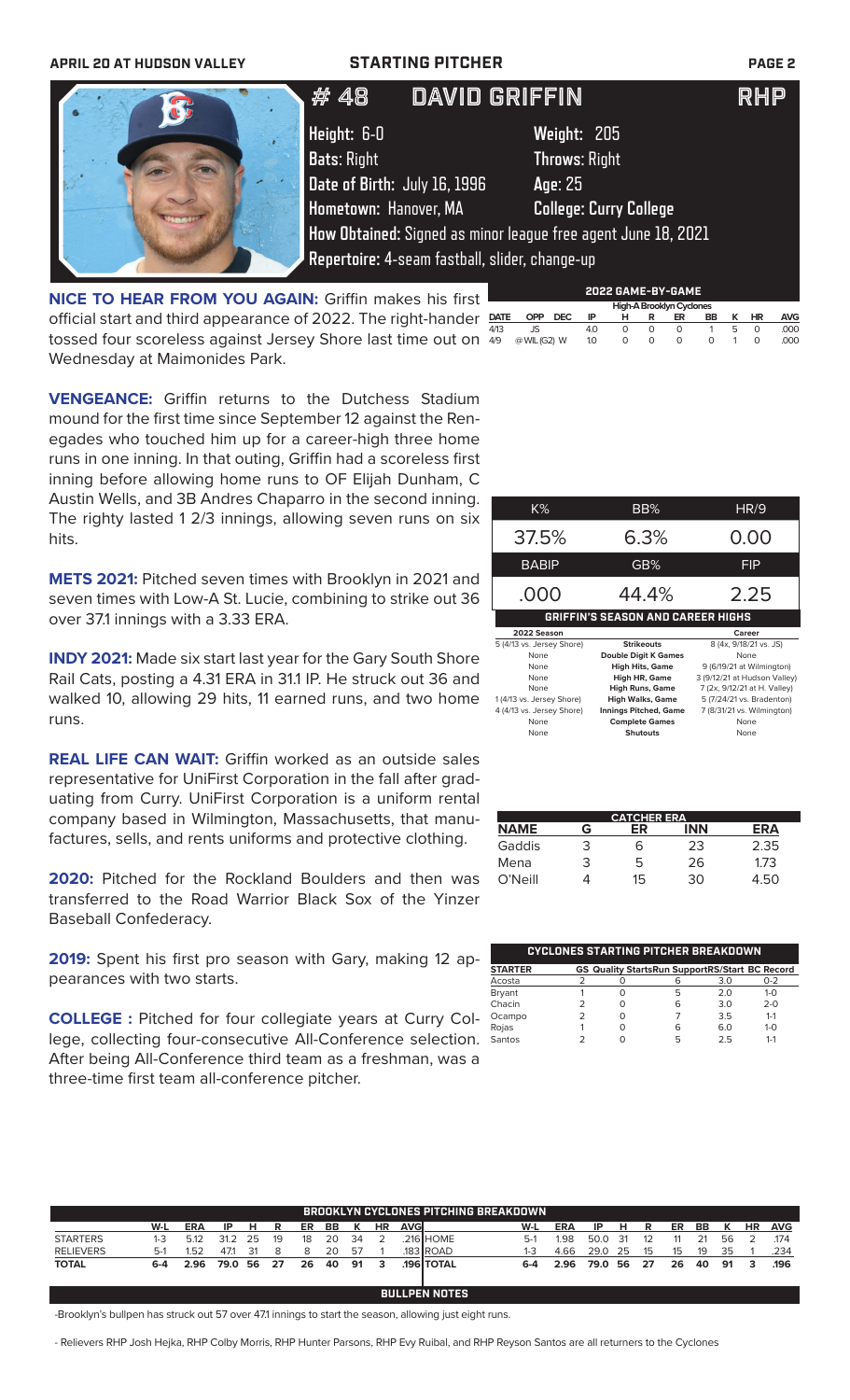### **APRIL 20 AT HUDSON VALLEY BATTING PAGES PAGE 3 # 7 JOSE MENA - C .286, 0 HR, 0 RBI, .343 wOBA, wRC+ 96 Last Game: DNP Home:** 3-8 **Last HR: Season High, Hits:** 2 (4/17 vs. JS)<br> **RISP:** 1-5 **Road:** 1-3 **Road: 1-3 Multi-Hit Games:** 1 (4/17 vs. Jersey Shore) **Season High, Runs:** 1 (4/15 vs. JS)<br> **Streak:** 2 G (3-8) **vs. JS RISP:** 1-5 **Road:** 1-3 **Multi-Hit Games:** 1 (4/17 vs. Jersey Shore) **Season High, Runs:** 1 (4/15 vs. JS) **Streak:** 2 G (3-8) **vs. JS:** 3-8 **Multi-RBI Games: Season High, RBI:** 1 (4/17 vs. JS) **Season High, SB:**  • Enters his seventh season with the Mets organization… Played in 31 games across High-A Brooklyn and AA Binghamton in 2021 • Won the NYPL Title with Brooklyn in 2019 • Born in Cotui, Dominican Republic…One of the oldest cities in Americas, founded in 1505…Average temperature in 90 degrees. • Signed as an International free agent on June 22, 2016… **Last Game: DNP Home: 2-9 Last HR: Last HR: Season High, Hits:** 1 (2x, 4/17 vs. JS)<br> **RISP:** 0-4 **Road: Righ, Runs: Righ, Runs: Righ, Runs: RISP:** 0-4 **Righ, Runs: Righ, Runs: Righ, Runs: Righ, Runs: RISP:** 0-4 **Road: Multi-Hit Games: Season High, Runs: Season High, RBI:** 1 (4/17 vs. JS) **Season High, SB:**  • Enters his fourth year with the Mets organization in 2022… Split the 2021 season between Low-A St. Lucie and High-A Brooklyn…drove in 19 runs in 44 games between the two levels • Selected by the Mets in the 18th round in the 2019 MLB Draft…Played 40 games with ROA Kingsport in 2019 • Starred at North Florida…2019 ASUN Baseball Scholar Athlete of the Year…Set the UNF career stolen base record…11th outfielder drafted in school history. **# 20 TANNER MURPHY - OF .222, 0 HR, 1 RBI, .256 wOBA, wRC+ 43 # 1 NIC GADDIS - C/3B .182, 0 HR, 2 RBI, .241 wOBA, wRC+ 33 Last Game:** 0-3, BB **Home:** 4-13 **Last HR: Season High, Hits:** 2 (4/16 vs. JS G2) **Season High, Hits:** 2 (4/16 vs. JS G2) **Season High, Hits:** 2 (4/16 vs. JS G2) **RISP:** 1-7 **Road:** 0-9 **Multi-Hit Games:** 1 (4/16 vs. JS G2) **Season High, Runs:** 2 (4/16 at JS G2) **Multi-RBI Games: 1 (4/15 vs. Jersey Shore) Season High, SB:**  • Enters his fourth year in the Mets organization...Made stops in Low-A St. Lucie, High-A Brooklyn, and Double-A Binghamton in 2021…totaled 48 games. • Returns to Coney Island where he was a member of the 2019 Cyclones for 15 games before being transferred to the GCL Mets. • Hit a combined .192 across 40 games in 2019 with Brooklyn and the GCL Mets • Drafted by the Mets in the 16th round of the 2019 MLB Draft out of Jacksonville State...Hails from Trenton, GA. **Last Game:** 0-4, RBI, BB, R **Home:** 6-24 **Last HR: Season High, Hits:** 2 (4/16 vs. JS) **RISP:** 4-12 **Road:** 3-12 **Multi-Hit Games:** 1 (4/16 vs. Jersey Shore G1) **Season High, Runs:** 1 (3x, 4/19 at HV) **Streak:** vs. HV: 0-4 **Read:** 3-12 **Multi-RBI Games:** 2 (4/16 vs. Jersey Streak: 1 (4/16 vs. Jersey Streak: 1 (4/16 vs. JS) **Season High, SB:**  • Enters second year with the Mets organization…Selected in the 11th Round in the 2021 MLB Draft out of Mississippi State • Appeared in 30 games with Low-A St. Lucie in 2021…Drove in 13 runs with five extra-base hits… • Won the 2021 College World Series with Mississippi State….Named to the College World Series All-Tournament Team…Second-Team All-SEC selection…One of five Bulldogs selected in the 2021 MLB Draft…Born William Kevin Jordan. **# 26 ROWDEY JORDAN - OF .250, 0 HR, 7 RBI, .341 wOBA, wRC+ 94 Last Game:** 1-3, RBI, SB, CS **Home:** 5-12 **Last HR:** 4/17 vs. Jersey Shore **Season High, Hits:** 2 (2x, 4/15 vs. JS) **RISP:** 4-9 **Road:** 2-8 **Multi-Hit Games:** 2 (4/15 vs. Jersey Shore) **Season High, Runs:** 1 (4/17 vs. JS) **Streak: 2** G (2-6)<br> **Streak: 2 G** (2-6)<br> **vs. HV:** 1-3 **Multi-RBI Games: Multi-RBI Games: Season High, RBI:** 1 (3x, 4/19 at HV) **Season High, SB:** 1 (3x, 4/19 at HV) • Enters his second season as a member of the Mets organization… Played 2021 season with Low-A St. Lucie…batted .250 with seven home runs in 74 games • Played collegiately at California…dual sport athlete competing in football and baseball…Played in 10 games with two starts at QB for Cal in 2018…threw for two touchdowns, while running for four more Signed as a non-drafted free agent on June 18, 2020 with the New York Mets • Drafted by the Miami Marlins in the 26th round (771st overall) in the 2019 MLB Draft but did not sign **# 12 BRANDON McILWAIN - OF**<br> **12 Last Game: 1-3, RBI, SB, CS**<br> **2350, 1 HR, 3 RBI, .480 wOBA, wRC+ 179**<br> **1350, 1 HR, 3 RBI, .480 wOBA, wRC+ 179**<br> **1350, 1 HR, 3 RBI, .480 wOBA, wRC+ 179**<br> **1350, 1 HR, 3 RBI, .480 wOBA, Last Game:** 2-4, R **Home:** 0-5 **Last HR: Season High, Hits:** 2 (4/19 at HV) **RISP:** 0-3 **Road:** 2-5 **Multi-Hit Games: Season High, Runs:** 1 (4/19 at HV) **Streak:** 1 G (2-4) **vs. HV:** 2-4 **Multi-RBI Games: Season High, RBI: Season High, SB:**  • Enters his fourth year in the Mets organization...Enters his first year in High-A after spending 2021 with the Low-A St. Lucie Mets • Hit .187 with Low-A St. Lucie in 52 games with a .401 on-base percentage...has had a .405 career on-base percentage in 85 professional games • Drafted by the Mets in the 20th round of the MLB Draft out of the University of Pennsylvania. • Named Unanimous First-Team All-Ivy in 2019 **# 15 MATT O'NEILL - C .200, 0 HR, 0 RBI, .322 wOBA, wRC+ 83 # 9 JAYLEN PALMER - INF/OF .211, 0 HR, 0 RBI, .310 wOBA, wRC+ 75 Last Game:** 0-4, 4 K **Home: 3-5 Last HR: Season High, Hits:** 2 (4/13 vs. JS)<br> **RISP:** 0-4 **Season High, Hits: 2** (4/13 vs. Jersev Shore) **Season High, Hits: 2** (4/13 vs. JS) **RISP:** 0-4 **Road:** 1-14 **Multi-Hit Games:** 1 (4/13 vs. Jersey Shore) **Season High, Runs: Stream: 11911, 111212**<br>**Season High, Runs:<br>Season High, RBI:** 1 (4/10 at WIL) **Season High, SB:** 1 (4/12 vs. JS) • Enters his fifth year in the Mets organization...No. 14 prospect in the Mets system, according to *MLB Pipeline*...Experienced first full season in 2021, playing 66 games with Low-A St. Lucie before an August promotion to High-A to play 39 games with Brooklyn • Spent 2018 and 2019 with short season teams in the GCL and Kingsport • Drafted in the 22nd round of the 2018 MLB Draft out of Holy Cross (NY) High School in Flushing as one of four ever in school history to be drafted directly from high school...\$200K signing bonus **# 4 JOSE PEROZA - INF .200, 0 HR, 3 RBI, .201 wOBA, wRC+ 9 Last Game:** 1-4 **Home:** 3-16 **Last HR: Season High, Hits:** 2 (4/17 vs. JS) **RISP:** 2-8 **Road:** 3-14 **Multi-Hit Games:** 1 (4/17 vs. Jersey Shore) **Season High, Runs:** 2 (4/17 vs. JS) **Streak:** 2 G (3-7) **vs. HV:** 1-4 **Multi-RBI Games:** Multi-RBI Games: Season High, RBI: 1 (3x, 4/17 vs. JS) **Season High, SB:**  • Enters his seventh year in the Mets organization...Advanced to Low-A St. Lucie in 2021 slashing .274/.404/.442…Spent the final 38 games of the season with the Cyclones, where he hit five home runs • Ranked as the No. 19 prospect in the Mets farm system, according to *Baseball America* and the No. 29 prospect according to *MLB Pipeline* Part of Brooklyn's 2019 New York-Penn League Championship Team. • Signed as non-drafted international free agent signing on July 2, 2016 from Venezuela. **# 2 WILMER REYES - UTL .189, 0 HR, 1 RBI, .223 wOBA, wRC+ 22 Last Game:** 1-5, RBI **Home:** 4-22 **Last HR: Season High, Hits:** 2 (4/12 vs. JS)<br>**RISP:** 2-12 **Road:** 3-15 **Home: 4-22 Home: 4-22 Homes:** 1 (4/12 vs. Jersey Shore) **Season High, Runs:** 1 (4x, 4/17 vs. JS) **RISP:** 2-12 **Road:** 3-15 **Road:** 3-15 **Multi-Hit Games:** 1 (4/12 vs. Jersey Shore) **Rich, Runs: 1 (4/17 vs. Jersey Shore) Streak:** 1 G (1-5) **Season High, RBI:** 1 (4/19 at HV) **Season High, SB:** 1 (4/9 at WIL G1) • Enters his seventh year in the Mets organization...Won a New York-Penn League title with Brooklyn in 2019 • Reinstated to Brooklyn from rehab assignment with FCL Mets late in 2021 when SS Ronny Mauricio and OF Antoine Duplantis were promoted to Double-A Binghamton. • Hit .323 with a .350 on-base percentage in 2019 as the top hitter on the 2019 NYPL Champion Brooklyn Cyclones

23 year old hails from Mao, Dominican Republic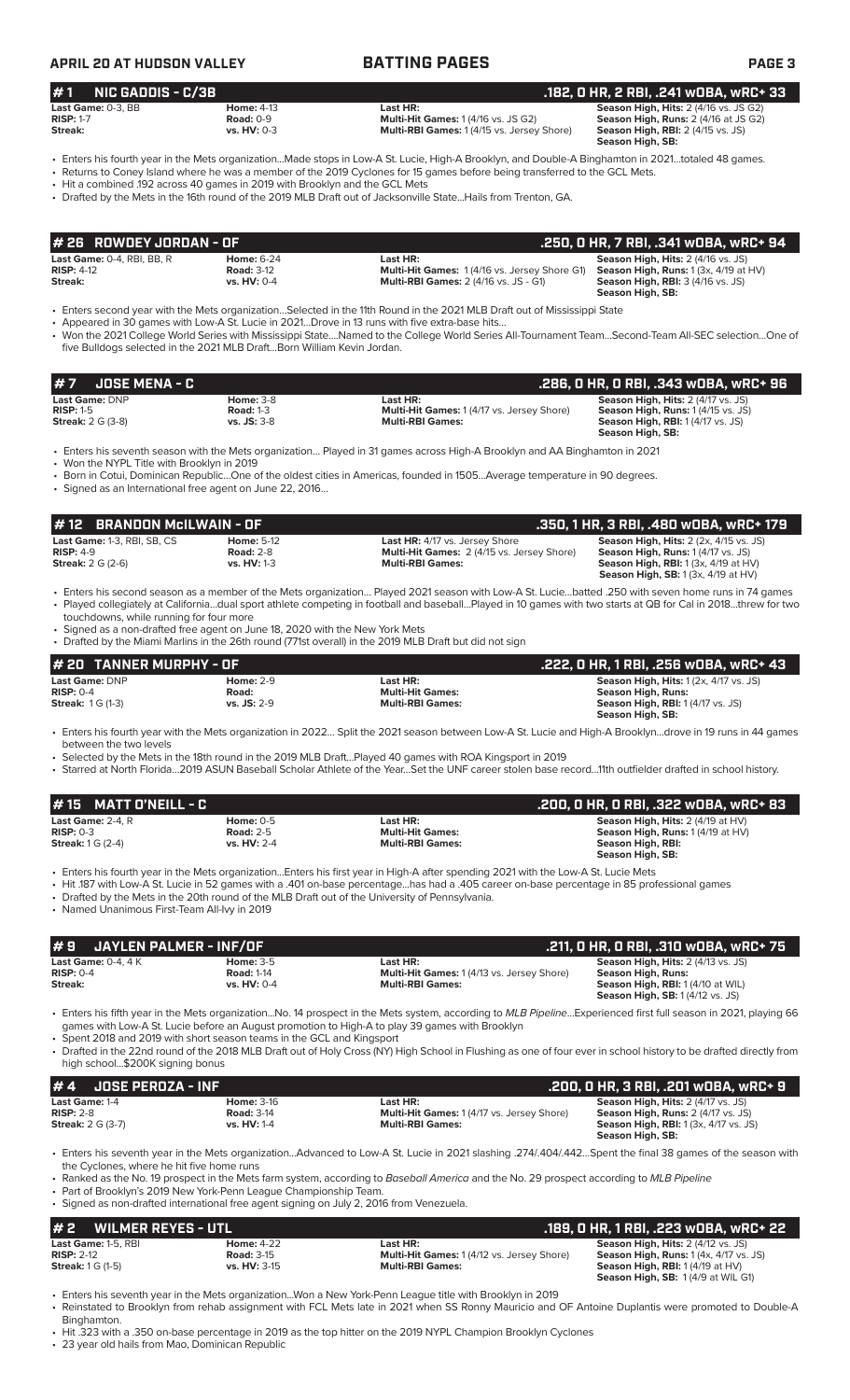| <b>APRIL 20 AT HUDSON VALLEY</b>                                 |                                                                                                                                                                                  | <b>BATTING PAGES</b>                                                                                                                                                                                                                                                                                                                                                                                                                                             | PAGE 4                                                                                                                                                                                                   |  |  |  |  |
|------------------------------------------------------------------|----------------------------------------------------------------------------------------------------------------------------------------------------------------------------------|------------------------------------------------------------------------------------------------------------------------------------------------------------------------------------------------------------------------------------------------------------------------------------------------------------------------------------------------------------------------------------------------------------------------------------------------------------------|----------------------------------------------------------------------------------------------------------------------------------------------------------------------------------------------------------|--|--|--|--|
| # 23 MATT RUDICK - OF                                            |                                                                                                                                                                                  |                                                                                                                                                                                                                                                                                                                                                                                                                                                                  | .154, O HR, O RBI, .376 wOBA, wRC+ 116<br><b>Season High, Hits: 1 (2x, 4/16 vs. JS G1)</b><br><b>Season High, Runs:</b> 2 (2x, 4/16 vs. JS G2)<br>Season High, RBI:<br>Season High, SB: 1(4/9 at WIL G2) |  |  |  |  |
| Last Game: DNP<br>$RISP: 0-4$<br>Streak:                         | <b>Home: 2-9</b><br><b>Road: 0-4</b><br>$vs.$ JS: $2-9$                                                                                                                          | Last HR:<br><b>Multi-Hit Games:</b><br><b>Multi-RBI Games:</b>                                                                                                                                                                                                                                                                                                                                                                                                   |                                                                                                                                                                                                          |  |  |  |  |
| • Member of the 15u USA Baseball national team                   | • Drafted in the 13th Round in the 2021 MLB DraftStarred collegiately at San Diego State<br>• Named First-Team All-Mountain West selection in 2021 Hit .410 as a Redshirt-Junior | • Enters his second year with the Mets organizationplayed 21 games with the FCL Mets, hitting. 303 (23-76) with a .404 OBP.<br>• Scripps Rach alumni include SNL cast member Kyle Mooney and PGA golfer Xander Schauffele.                                                                                                                                                                                                                                       |                                                                                                                                                                                                          |  |  |  |  |
| #10                                                              | <b>WARREN SAUNDERS - INF</b>                                                                                                                                                     |                                                                                                                                                                                                                                                                                                                                                                                                                                                                  | .250, 0 HR, 1 RBI, .338 w0BA, wRC+ 93                                                                                                                                                                    |  |  |  |  |
| <b>Last Game: DNP</b><br>$RISP: 1-6$<br><b>Streak:</b> 1 G (2-4) | <b>Home: 3-12</b><br>Road:<br>vs. JS: 2-12                                                                                                                                       | Last HR:<br><b>Multi-Hit Games: 1(4/17 vs. Jersey Shore)</b><br><b>Multi-RBI Games:</b>                                                                                                                                                                                                                                                                                                                                                                          | Season High, Hits: 2 (4/17 vs. JS)<br><b>Season High, Runs: 1 (2x, 4/16 vs. JS G2)</b><br><b>Season High, RBI:</b> 1 (4/17 vs. JS)<br>Season High, SB:                                                   |  |  |  |  |
| in his final game at Yankee Stadium.                             | • Signed as an international free agent in 2018 out of Grand Bahama, Bahamas                                                                                                     | • Enters his fifth year in the Mets organization and third seasonPlayed his first full season in 2021 with the Low-A St. Lucie Mets and led the team in hits (84) and<br>ranked second in total bases (105) behind Top-10 Mets prospect Alex Ramirezplays outfield and all four infield positions<br>• Recent players from the Bahamas include Miami's Jazz Chisholm and Antoan Richardson, famous for scoring from second base on Derek Jeter's walk-off single |                                                                                                                                                                                                          |  |  |  |  |

| I#3<br><b>JT SCHWARTZ - INF</b> |                   |                                                                                  | . .250, 1 HR, 2 RBI, .393 wOBA, wRC+ 126 ' |
|---------------------------------|-------------------|----------------------------------------------------------------------------------|--------------------------------------------|
| <b>Last Game: 0-3. BB</b>       | <b>Home: 6-16</b> | Last HR:                                                                         | <b>Season High, Hits: 3 (4/12 vs. JS)</b>  |
| $RISP: 2-6$                     | <b>Road: 1-12</b> | Multi-Hit Games: 2 (4/16 vs. Jersey Shore G1) Season High, Runs: 2 (4/12 vs. JS) |                                            |
| Streak:                         | vs. $HV: 0-3$     | <b>Multi-RBI Games: 1(4/12 vs. Jersey Shore)</b>                                 | <b>Season High, RBI:</b> 2 (4/12 vs. JS)   |
|                                 |                   |                                                                                  | Season High, SB:                           |

• Enters his second year in the Mets organization…Saw first professional action in 2021 with Low-A St. Lucie…Appeared in 25 games with an OBP of .320 and two steals...*MLB Pipeline* ranks Schwartz as the number 19 overall prospect in the Mets organization.

• Drafted in the fourth round by the Mets in 2021 out UCLA…was named an All-American and won the Pac-12 batting title as a sophomore…His .396 average was the seventh highest in single-season UCLA history

• His UCLA teammate Kevin Kendall was also drafted by the Mets in 2021

| $#48$ JDE SUDZZI - OF             |                    |                                            | .133, 1 HR, 6 RBI, .342 wOBA, wRC+ 95            |
|-----------------------------------|--------------------|--------------------------------------------|--------------------------------------------------|
| <b>Last Game: 1-3, 2B, RBI, R</b> | <b>Home: 1-10</b>  | Last HR:                                   | <b>Season High, Hits:</b> $1(2x, 4/19$ at $HV$ ) |
| $RISP: 1-3$                       | <b>Road: 1-5</b>   | <b>Multi-Hit Games:</b>                    | <b>Season High, Runs:</b> $1(3x, 4/19$ at $HV$ ) |
| <b>Streak:</b> $2 G (2-5)$        | <b>vs. HV: 1-3</b> | <b>Multi-RBI Games: 1 (4/16 vs. JS G2)</b> | <b>Season High, RBI:</b> 4 (4/16 vs. JS G2)      |
|                                   |                    |                                            | Season High, SB:                                 |

• Enters his second year in the Mets organization...Drove in 23 runs with 14 stolen bases in 53 games across Low-A St. Lucie and High-A Brooklyn last year • Signed by the Mets on June 15, 2020 out of Boston College

• Attended Chaminade High School in Mineola, NY...won the 2013 CHSAA Title

• His father, Tom Suozzi, is the former Nassau County Executive and current U.S. House of Representatives member of NY's 3rd district (Nassau, Suffolk, Queens) running for New York State Governor.

# **Recent Home Run Chart**

|  | Date Player Opponent Exit Velo Launch Angle Distance<br>4/12 JT Schwartz vs. Jersey Shore 103 mph 23 365 ft.<br>4/16 G2 Joe Suozzi vs. Jersey Shore<br>4/17 Brandon McIlwain vs. Jersey Shore |  |  |
|--|-----------------------------------------------------------------------------------------------------------------------------------------------------------------------------------------------|--|--|
|  |                                                                                                                                                                                               |  |  |
|  |                                                                                                                                                                                               |  |  |
|  |                                                                                                                                                                                               |  |  |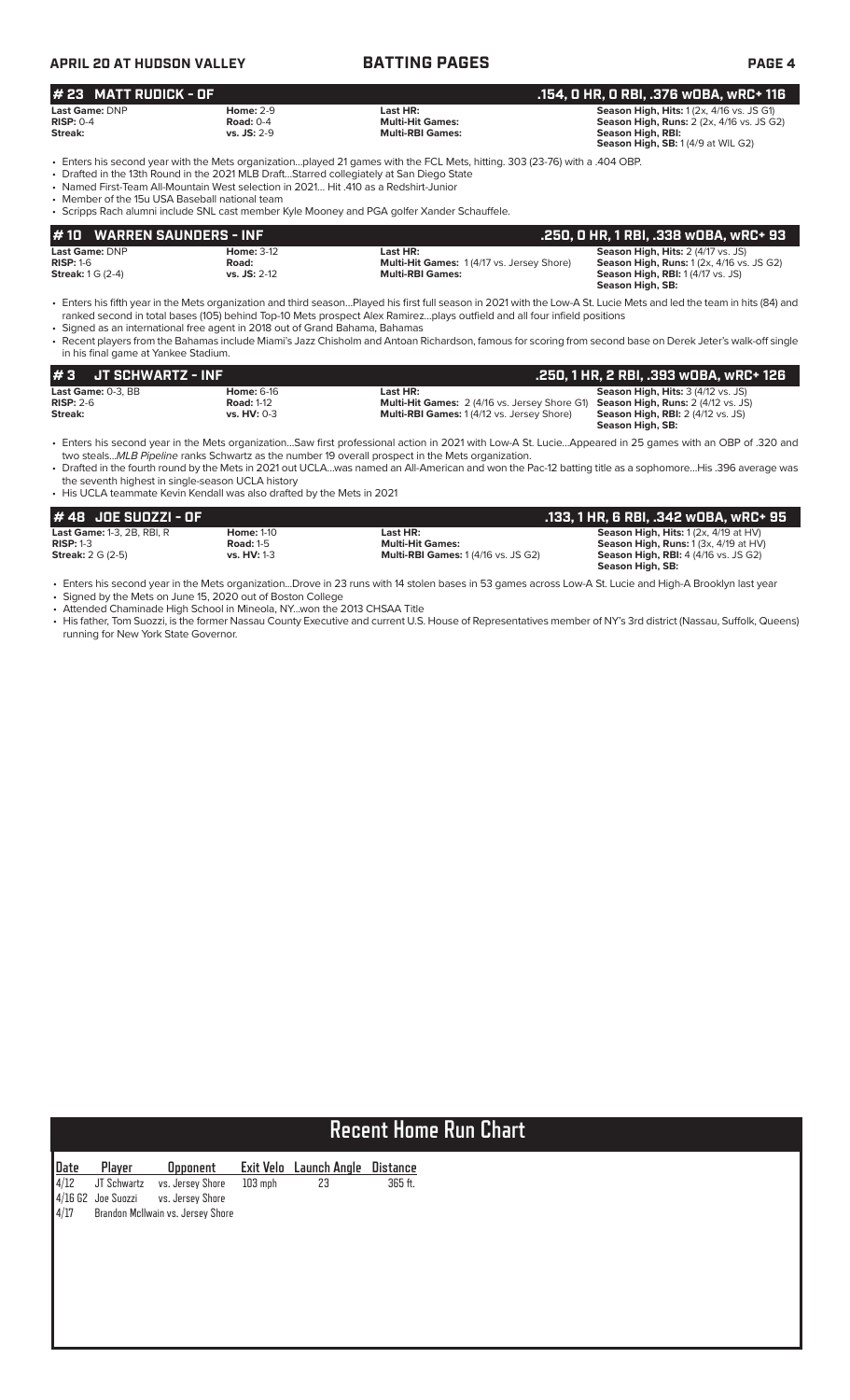# **APRIL 20 AT HUDSON VALLEY BULLPEN PAGE PAGE 5**

| #18                                                                                                            | <b>NOLAN CLENNEY - RHP</b>                        |                                                                                                                                                                                                                                                                                                                                                                                        | 19 K%, 4.8 BB%, 5.40 ERA, 3 G               |                              |                                        | <b>LAST FIVE APPEARANCES</b>          |                                                          |                                                      |                               |                              |                                    |                                       |                                          |
|----------------------------------------------------------------------------------------------------------------|---------------------------------------------------|----------------------------------------------------------------------------------------------------------------------------------------------------------------------------------------------------------------------------------------------------------------------------------------------------------------------------------------------------------------------------------------|---------------------------------------------|------------------------------|----------------------------------------|---------------------------------------|----------------------------------------------------------|------------------------------------------------------|-------------------------------|------------------------------|------------------------------------|---------------------------------------|------------------------------------------|
| Last App: 4/19 @ HV                                                                                            | Last Loss: 4/19 at HV                             | SV/OP (Last):                                                                                                                                                                                                                                                                                                                                                                          | Holds:                                      |                              |                                        |                                       | <b>NOLAN CLENNEY</b>                                     |                                                      |                               |                              |                                    |                                       |                                          |
| Leadoff: 1-5<br>• 25 year old hails from Northville, Michigan Attended NC State                                |                                                   | - Enters his second year in the Mets organizationReceived from Low-A St. Lucie on September 7<br>• Signed to a minor league deal on June 28, 2021Made 13 relief apps for Low-A St. Lucie<br>• Pitched with Gary in 2021 and with Utica in 2019 and 2020 in independent baseball                                                                                                        |                                             | DATE<br>4/12<br>4/16<br>4/19 | OPP<br>JS<br>@HV                       | <b>DEC</b><br>Н<br>JS (G1) W, BS<br>L | IP<br>1.0<br>1.0<br>3.0                                  | H.<br>$\mathbf{1}$<br>$\overline{2}$<br>$\mathbf{1}$ | R<br>0<br>$\overline{2}$<br>1 | ER<br>0<br>2<br>$\mathbf{1}$ | BB<br>$\circ$<br>$\mathbf{1}$<br>0 | К<br>$\mathbf{1}$<br>$\circ$<br>3     | HR<br>$\circ$<br>$\circ$<br>$\mathbf{1}$ |
|                                                                                                                |                                                   |                                                                                                                                                                                                                                                                                                                                                                                        |                                             |                              |                                        |                                       |                                                          |                                                      |                               |                              |                                    |                                       |                                          |
| #36<br>Last App: 4/15 vs JS<br>Leadoff: 1-4                                                                    | <b>JUSTIN COURTNEY - RHP</b><br><b>Last Loss:</b> | <b>SV/OP (Last):</b> 2/2 4/15 vs JS                                                                                                                                                                                                                                                                                                                                                    | 35.3 K%, 11.8 BB%, 2.25 ERA, 2 G<br>Holds:  | DATE OPP                     | 4/9 (G2)@WIL                           | DEC<br><b>SV</b>                      | <b>JUSTIN COURTNEY</b><br>IP<br>2.0                      | H<br>$\overline{2}$                                  | R<br>1                        | ER<br>$\mathbf{1}$           | <b>BB</b><br>2                     | Κ<br>3                                | HR<br>0                                  |
| 66ers in 2021                                                                                                  |                                                   | • Enters first season with the Mets organization Signed on September 10, 2021<br>• Began career with the Angels organizationPitched 43.0 IP across Rokand Low-A Inland Empire<br>• Played collegiately at MaineNamed Louisville Slugger Freshman All-American                                                                                                                          |                                             | 4/15                         | JS                                     | <b>SV</b>                             | 2.0                                                      | 0                                                    | $\circ$                       | 0                            | 0                                  | 3                                     | $\circ$                                  |
|                                                                                                                |                                                   |                                                                                                                                                                                                                                                                                                                                                                                        |                                             |                              |                                        |                                       |                                                          | JOSH HEJKA                                           |                               |                              |                                    |                                       |                                          |
| #13<br>Last App: 4/17 vs. JS<br>Leadoff: 0-3                                                                   | <b>JOSH HEJKA - RHP</b><br>Last Loss:             | SV/OP (Last):                                                                                                                                                                                                                                                                                                                                                                          | 41.7 K%, O BB%, O.OO ERA, 3 G<br>Holds:     | DATE OPP<br>4/12             | 4/9 (G1)@ WIL<br>JS                    | <b>DEC</b><br>H                       | IP<br>1.0<br>1.0                                         | н<br>2<br>$\mathbf{1}$                               | R<br>0<br>$\circ$             | ER<br>0<br>$\circ$           | BB<br>0<br>0                       | К<br>$\overline{2}$<br>$\mathbf{1}$   | HR<br>0<br>$\circ$                       |
| • Enters his fourth year in the Mets organization                                                              |                                                   | • Pitched with High-A Brooklyn, Double-A Binghamton, and Triple-A Syracuse in 2021<br>• Played collegiately at Division III Johns HopkinsHolds the Blue Jay record for career saves and                                                                                                                                                                                                |                                             | 4/17                         | JS                                     |                                       | 1.0<br><b>COLBY MORRIS</b>                               | $\mathbf{1}$                                         | 0                             | $\circ$                      | $\circ$                            | $\overline{2}$                        | $\circ$                                  |
|                                                                                                                |                                                   | single-season appearancesMember of the 2019 College World Series All-Tournament Team.                                                                                                                                                                                                                                                                                                  |                                             | DATE                         | OPP                                    | <b>DEC</b>                            | IP                                                       | H                                                    | R                             | ER BB                        |                                    | Κ                                     | HR                                       |
| #38<br>Last App: 4/19 at HV<br>Leadoff: 0-2                                                                    | <b>COLBY MORRIS - RHP</b><br>Last Loss:           | SV/OP (Last):                                                                                                                                                                                                                                                                                                                                                                          | 30.4 K%, 17.4 BB%, 1.59 ERA, 3 G<br>Holds:  | 4/10<br>4/13<br>4/19         | @WIL<br>JS<br>@HV                      |                                       | 1.2<br>2.0<br>2.0                                        | $\mathbf{1}$<br>$\mathbf{1}$<br>2                    | 0<br>0<br>$\mathbf{1}$        | 0<br>0<br>$\mathbf{1}$       | 0<br>2<br>2                        | $\overline{2}$<br>3<br>$\overline{2}$ | 0<br>$\circ$<br>$\circ$                  |
|                                                                                                                |                                                   | . Enters his second season with the Mets organization Signed by the club on March 19, 2021<br>-Pitched in 31 G across Low-A St. Lucie & High-A Brooklyn in 2021struck out 65 batters in 55.1 IP<br>. Played collegiately at Division III Middlebury CollegePlayed two seasons of Independent base-<br>ball with the Gary SouthShore Railcats, Milwaukee Milkmen, and Chicago Deep Dish |                                             | DATE                         | OPP                                    | DEC                                   | <b>HUNTER PARSONS</b><br>IP                              | H                                                    | R                             | ER                           | BB                                 | К                                     | HR                                       |
| #17<br>Last App: 4/17 vs. JS<br>Leadoff: 1-4                                                                   | <b>HUNTER PARSONS - RHP</b><br>Last Loss:         | SV/OP (Last):                                                                                                                                                                                                                                                                                                                                                                          | 41.7 K%, 5.9 BB%, 0.00 ERA, 2 G<br>Holds: 1 | 4/12<br>4/17                 | JS<br>JS                               | W<br>H                                | 2.1<br>2.0                                               | $\mathbf{1}$<br>2                                    | 0<br>$\circ$                  | $\mathbf 0$<br>$\circ$       | $\mathbf{1}$<br>$\circ$            | 5<br>3                                | 0<br>$\circ$                             |
|                                                                                                                |                                                   | . Enters his fourth year in the Mets org. Pitched with Low-A St. Lucie and High-A Brooklyn in 2021<br>Drafted in the 19th round by the Mets in 2019Third-team All-Big Ten selection<br>Drafted out of Parkside High School by Cleveland (40th round) in 2015 but did not sign                                                                                                          |                                             | DATE<br>4/10                 | OPP<br>@WIL                            | <b>DEC</b>                            | IP<br>1.0                                                | <b>EVY RUIBAL</b><br>н<br>$\overline{2}$             | R<br>$\mathbf{1}$             | ER<br>$\mathbf{1}$           | BB<br>0                            | К<br>$\overline{2}$                   | <b>HR</b><br>0                           |
| #50<br>Last App: 4/15 vs JS<br>Leadoff: 1-2                                                                    | <b>EVY RUIBAL - RHP</b><br><b>Last Loss:</b>      | 30 K%, 0 BB%, 3.86 ERA, 3 G<br>SV/OP (Last):                                                                                                                                                                                                                                                                                                                                           | Holds:                                      | 4/15<br>4/17                 | JS<br>JS                               |                                       | 0.1<br>1.0                                               | $\mathbf{1}$<br>0                                    | 0<br>$\circ$                  | 0<br>$\circ$                 | $\circ$<br>$\circ$                 | $\circ$<br>1                          | 0<br>$\circ$                             |
| • From Milburn, New Jersey, attending Milburn High School                                                      |                                                   | • Signed to a minor league deal on June 27, 2021 from the Florence Y'alls (Frontier League)<br>• Pitched in the Dodgers system from 2015-2018, reaching High-A Rancho Cucamonga<br>• Drafted by the Dodgers in the 16th round of the 2017 MLB Draft from Notre Dame                                                                                                                    |                                             | DATE<br>4/10<br>4/13<br>4/16 | OPP<br>@WIL<br>JS<br>JS G <sub>2</sub> | <b>DEC</b>                            | <b>REYSON SANTOS</b><br>IP<br>1.0<br>1.0<br>$2.0\quad 2$ | H<br>0<br>$\overline{1}$                             | R<br>0<br>$\circ$<br>0        | ER<br>0<br>$\circ$<br>0      | BB<br>$\mathbf{1}$<br>0<br>2       | Κ<br>2<br>0<br>$\overline{2}$         | HR<br>$\circ$<br>$\circ$<br>0            |
| #34                                                                                                            | <b>REYSON SANTOS - RHP</b>                        |                                                                                                                                                                                                                                                                                                                                                                                        | 22.2 K%, 16.7 BB%, 0.00 ERA, 3 G            |                              |                                        |                                       |                                                          |                                                      |                               |                              |                                    |                                       |                                          |
| Last App: 4/16 vs. JS G2 Last Loss:<br>Leadoff: 1-4                                                            |                                                   | SV/OP (Last):                                                                                                                                                                                                                                                                                                                                                                          | Holds:                                      |                              |                                        |                                       | <b>SAMMY TAVAREZ</b>                                     |                                                      |                               |                              |                                    |                                       |                                          |
| • Enters his fourth year in the Mets organization<br>moted to High-A Brooklyn making three appearances in 2021 |                                                   | - Began the 2021 season with Low-A St. Luciewhere he struck out 44 batters in 35.1 inningsPro-<br>• His native Bani is home to several former MLB players, including Manny, Willy, and Erick Aybar.                                                                                                                                                                                    |                                             | DATE OPP<br>4/12<br>4/16     | JS<br>JS G <sub>2</sub>                | <b>DEC</b><br><b>SV</b><br><b>SV</b>  | IP<br>1.0<br>1.0                                         | н<br>0<br>0                                          | R<br>0<br>0                   | ER<br>0<br>$\circ$           | BB<br>0<br>2                       | К<br>2<br>$\mathbf{1}$                | HR<br>0<br>0                             |
| #46<br>Last App: 4/16 vs. JS G1 Last Loss:<br>Leadoff: 0-1, HBP                                                | <b>SAMMY TAVAREZ - RHP</b>                        | <b>SV/OP (Last):</b> 2/2 (4/16 vs. JS G1) <b>Holds:</b>                                                                                                                                                                                                                                                                                                                                | 33.3 K%, 22.2 BB%, 0.00 ERA, 2 G            |                              |                                        |                                       |                                                          |                                                      |                               |                              |                                    |                                       |                                          |
| striking out 52 batters in 31.0 innings<br>• Signed by the Yankees as a free agent on January 17, 2018         |                                                   | . Enters his second season with the Mets organizationPlayed 2021 season with Low-A St. Lucie                                                                                                                                                                                                                                                                                           |                                             |                              |                                        |                                       |                                                          |                                                      |                               |                              |                                    |                                       |                                          |

• Hails from Santo, Domingo, Dominican Republic.

|                | <b>Number of Pitches Thrown</b>         |    |  |  |  |  |  |  |
|----------------|-----------------------------------------|----|--|--|--|--|--|--|
| <b>Pitcher</b> | Days Rest 4/19 4/20 4/21 4/22 4/23 4/24 |    |  |  |  |  |  |  |
| Clenney        |                                         | 40 |  |  |  |  |  |  |
| Courtney       |                                         |    |  |  |  |  |  |  |
| Hejka          | 2                                       |    |  |  |  |  |  |  |
| <b>Morris</b>  |                                         | 43 |  |  |  |  |  |  |
| Parsons        | 2                                       |    |  |  |  |  |  |  |
| Ruibal         | 4                                       |    |  |  |  |  |  |  |
| Santos, Rey.   | 3                                       |    |  |  |  |  |  |  |
| Tavarez        | 3                                       |    |  |  |  |  |  |  |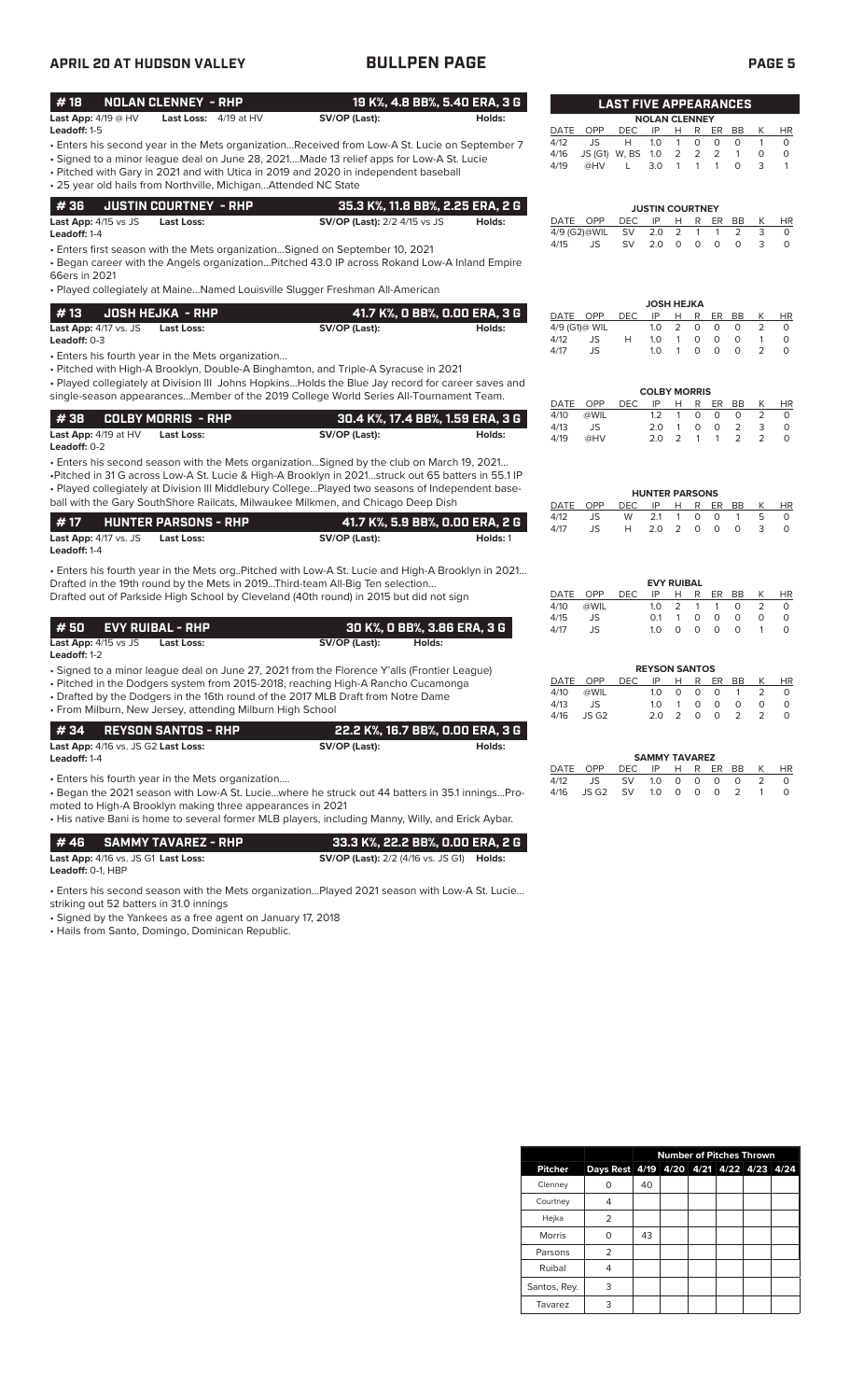## **APRIL 20 AT HUDSON VALLEY HIGH/LOW & CHARTS PAGE 6**

| <b>INDIVIDUAL BATTING HIGHS</b>                                                    |
|------------------------------------------------------------------------------------|
|                                                                                    |
|                                                                                    |
|                                                                                    |
|                                                                                    |
|                                                                                    |
|                                                                                    |
| Most Home Runs, Game1 (3x, Brandon McIlwain, 4/17 vs. Jersey Shore)                |
|                                                                                    |
|                                                                                    |
|                                                                                    |
|                                                                                    |
|                                                                                    |
|                                                                                    |
| Most Strikeouts, Game2 (18x, Wilmer Reyes, Warren Saunders, 4/17 vs. Jersey Shore) |
|                                                                                    |
|                                                                                    |
| Most Stolen Bases, Game 1 (7x, Brandon McIllwain, 4/19 @ Hudson Valley)            |
|                                                                                    |
| <b>TEAM BATTING HIGHS</b>                                                          |
|                                                                                    |
|                                                                                    |
|                                                                                    |
|                                                                                    |
|                                                                                    |
|                                                                                    |
|                                                                                    |
|                                                                                    |
|                                                                                    |
|                                                                                    |
| Home Runs, Consecutive Games 2 games (4/16 vs. JS G2 -4/17 vs Jersey Shore)        |
|                                                                                    |
|                                                                                    |
|                                                                                    |
|                                                                                    |
|                                                                                    |
|                                                                                    |
|                                                                                    |
|                                                                                    |
|                                                                                    |
|                                                                                    |

### **FIELDING**

Most Errors, Team, Game............................................................. 1 (5x, 4/19 @ Hudson Valley) Most Errors, Individual, Game......................... 1 (5x, Wilmer Reyes, 4/19 @ Hudson Valley) Most Double Plays Turned, Nine-Inning Game............................ 3 (4/19 @ Hudson Valley) Consecutive Errorless Games, Team.

### **STARTERS BY POSITION**

**C-** O'Neill (4), Gaddis (3), Mena (3)

- **1B-** Schwartz (9), Saunders (1)
- **2B-** Young (3), Peroza (4), Reyes (2), Saunders (1)
- **3B-** Peroza (4), Gaddis (3), Saunders (2), Palmer (1)
- **SS-** Reyes (8), Young (2)
- **LF-** Rudick (3), Jordan (4), Murphy (3)
- **CF-** Palmer (5), Jordan (4), Rudick (1)
- **RF-** McIlwain (7), Suozzi (3)

**DH-** Suozzi (3), Jordan (2), Rudick (2), Gaddis (1) Peroza (1), Schwartz (1)

### **STARTERS BY BATTING ORDER**

**1st -** Jordan (8), Rudick (2)

- **2nd -** Reyes (10)
- **3rd** Young (5), Schwartz (5)
- **4th-** Peroza (6), McIlwain (4)
- **5th-** Schwartz (5), Gaddis (3), Suozzi (1), Peroza (1)
- **6th-** Palmer (6), Saunders (2), Mena (1), Peroza (1)

7th- Gaddis (2), McIlwain (2) Suozzi (2), Saunders (1), Rudick (1), Mena (1)Peroza (1)

- **8th-** O'Neill (3), Suozzi (2), Gaddis (2), Saunders (1), Rudick (1), McIlwain (1)
- **9th-** Murphy (3), Rudick (2), Murphy (2), Jordan (2), Mena (1), O'Neill (1), Suozzi (1)

|         | <b>CATCHERS STEALING</b> |     |            |             |              | <b>MULTI-RUN INNINGS</b> |
|---------|--------------------------|-----|------------|-------------|--------------|--------------------------|
| Name    | СS                       | АТТ | <b>PCT</b> | <b>Runs</b> | <b>Times</b> | Last                     |
| Gaddis  |                          | 8   | 0%         |             | 8            | $4/19$ @ HV              |
| Mena    |                          | 6   | 17%        | 3           |              | 4/17 vs. JS              |
| O'Neill |                          | 12  | 17%        | 4           |              | 4/12 vs Jersey Shore     |

|                  |   |   | о | 4 | 5 | 6 |   | 8 | Ð | 10+ | <b>TOTALS</b> |
|------------------|---|---|---|---|---|---|---|---|---|-----|---------------|
| <b>OPPONENTS</b> | 8 | 5 |   | , |   | 5 |   | o |   |     | 27            |
| <b>BKLYN</b>     | 3 | 9 |   | з | 8 | 6 | з | , |   |     | 35            |

| INDIVIDUAL PITCHING HIGHS                                                  |
|----------------------------------------------------------------------------|
|                                                                            |
|                                                                            |
|                                                                            |
|                                                                            |
|                                                                            |
|                                                                            |
|                                                                            |
|                                                                            |
| Most Innings Pitched, Game5.0 (2x, Oscar Rojas, 4/16 vs. Jersey Shore G2)  |
| Most Innings Pitched, Reliever  4 (2x, Last: Griffin 4/13 vs Jersey Shore) |
| Most Consecutive Scoreless Inn., Starter4 (Jose Chacin, 4/9-present)       |
| Most Consecutive Scoreless Inn., Reliever 5 (David Griffin, 4/9-present)   |
|                                                                            |

| <b>TEAM PITCHING HIGHS</b>                                                |  |
|---------------------------------------------------------------------------|--|
|                                                                           |  |
|                                                                           |  |
|                                                                           |  |
|                                                                           |  |
|                                                                           |  |
|                                                                           |  |
| Most Home Runs Allowed, Game……………………………………………1 (3x, 4/19 @ Hudson Valley) |  |
|                                                                           |  |
|                                                                           |  |
|                                                                           |  |
|                                                                           |  |
|                                                                           |  |
| Most Walks Allowed, Extra Innings                                         |  |
|                                                                           |  |
|                                                                           |  |
|                                                                           |  |

|                             |         | <b>TEAM MISCELLANEOUS</b>                                                    |  |  |  |  |
|-----------------------------|---------|------------------------------------------------------------------------------|--|--|--|--|
|                             |         |                                                                              |  |  |  |  |
|                             |         |                                                                              |  |  |  |  |
|                             |         | Shortest Game, Time Nine-Inning Game. 2:31 (2x 4/19 @ Hudson Valley)         |  |  |  |  |
|                             |         |                                                                              |  |  |  |  |
|                             |         |                                                                              |  |  |  |  |
|                             |         |                                                                              |  |  |  |  |
|                             |         |                                                                              |  |  |  |  |
|                             |         |                                                                              |  |  |  |  |
|                             |         | Coldest Gametime Temp. 47 degrees (2x, 4/19 @ Hudson Valley, Wilmington 4/8) |  |  |  |  |
|                             |         |                                                                              |  |  |  |  |
|                             |         |                                                                              |  |  |  |  |
|                             |         |                                                                              |  |  |  |  |
|                             |         |                                                                              |  |  |  |  |
| <b>OUTFIELD ASSISTS [O]</b> |         | <b>RECORD BREAKDOWN</b>                                                      |  |  |  |  |
| <b>NAME</b><br><b>TOTAL</b> | (LAST)  |                                                                              |  |  |  |  |
|                             |         |                                                                              |  |  |  |  |
|                             |         |                                                                              |  |  |  |  |
|                             |         |                                                                              |  |  |  |  |
|                             |         |                                                                              |  |  |  |  |
|                             |         |                                                                              |  |  |  |  |
|                             |         |                                                                              |  |  |  |  |
|                             |         |                                                                              |  |  |  |  |
|                             |         |                                                                              |  |  |  |  |
|                             |         |                                                                              |  |  |  |  |
| UNIFORM RECORDS             |         |                                                                              |  |  |  |  |
|                             |         |                                                                              |  |  |  |  |
| <b>Home White</b>           | $3-1$   |                                                                              |  |  |  |  |
| <b>Road Gray</b>            | $1 - 3$ |                                                                              |  |  |  |  |
|                             |         |                                                                              |  |  |  |  |
| <b>White Throwback</b>      | $1-0$   |                                                                              |  |  |  |  |
|                             |         |                                                                              |  |  |  |  |
| Los Jefes                   | $1-0$   |                                                                              |  |  |  |  |
|                             |         |                                                                              |  |  |  |  |
|                             |         | Do Not Allow a Home Run 4-3                                                  |  |  |  |  |
|                             |         | Hit More Home Runs 2-0                                                       |  |  |  |  |
|                             |         | Opponent Hits More HRs 1-1                                                   |  |  |  |  |
|                             |         |                                                                              |  |  |  |  |
|                             |         |                                                                              |  |  |  |  |
|                             |         |                                                                              |  |  |  |  |
|                             |         |                                                                              |  |  |  |  |
|                             |         |                                                                              |  |  |  |  |
|                             |         |                                                                              |  |  |  |  |
|                             |         |                                                                              |  |  |  |  |
|                             |         |                                                                              |  |  |  |  |
|                             |         | Opponent Scores First 2-2                                                    |  |  |  |  |
|                             |         |                                                                              |  |  |  |  |
|                             |         |                                                                              |  |  |  |  |
|                             |         |                                                                              |  |  |  |  |
|                             |         |                                                                              |  |  |  |  |
|                             |         |                                                                              |  |  |  |  |
|                             |         |                                                                              |  |  |  |  |
|                             |         |                                                                              |  |  |  |  |
|                             |         |                                                                              |  |  |  |  |
|                             |         |                                                                              |  |  |  |  |
|                             |         |                                                                              |  |  |  |  |

# **Name Umpire Date** M. Vogel-Freeman Clark 4/19 at HV **EJECTIONS**

Extra Innings ..................................................... vs. LHP Starters..........................................0-2

vs. RHP Starters .

| <b>MISC. WINS</b> |  |
|-------------------|--|
|                   |  |

Come from Behind Wins 3 (4/16 vs JS G1) Wins in Last At-Bat...........1 (4/16 vs. JS G1) Walk-off Wins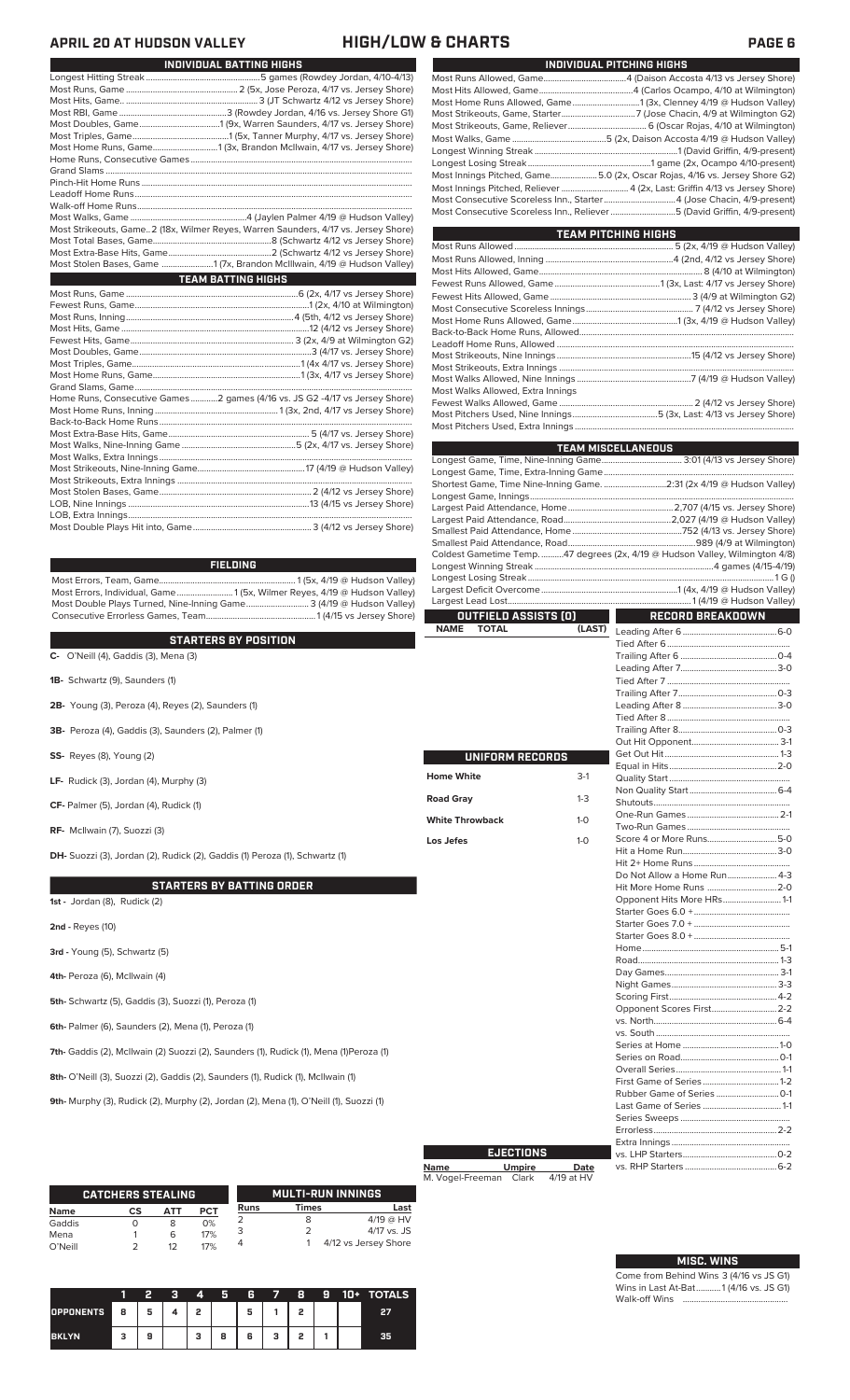# **APRIL 20 AT HUDSON VALLEY GAME-BY-GAME RESULTS PAGE 7**

| <b>DATE</b>           | GM#              | <b>OPPONENT</b>                                            | W-L/TIME SCORE                       |                   | RECORD             | POSITION                                                               | GA/GB            | <b>WINNING PITCHER</b>                     | <b>LOSING PITCHER</b>                             | <b>SAVE</b>                              | <b>TIME</b>  | <b>ATTENDANCE</b> |
|-----------------------|------------------|------------------------------------------------------------|--------------------------------------|-------------------|--------------------|------------------------------------------------------------------------|------------------|--------------------------------------------|---------------------------------------------------|------------------------------------------|--------------|-------------------|
| 4/8<br>4/9            | 1                | at Wilmington<br>at Wilmington                             | L                                    | $5-1(7)$          | $O-1$              | PPD (Wet Grounds; doubleheader scheduled for 4/9)<br>T <sub>2</sub> nd | $-0.5$           | Lucas Knowles (1-0)                        | Junior Santos (0-2)                               |                                          | 1:51         | 989               |
| 4/10                  | 2<br>3           | at Wilmington<br>at Wilmington                             | W<br>L                               | $2-1(7)$<br>$4-1$ | $1 - 1$<br>$1 - 2$ | T <sub>2</sub> nd<br>4th                                               | $-1.0$<br>$-2.0$ | David Griffin (1-0)<br>Carlos Romero (1-0) | Michael Cuevas (0-1)<br>Carlos Ocampo (0-1)       | Justin Courtney (1)                      | 1:59<br>2:47 | 966               |
| 4/11<br>4/12          | 4                | <b>Jersey Shore</b>                                        | w                                    | $5-2$             | $2 - 2$            | T3rd                                                                   | $-2.0$           | OFF DAY<br>Hunter Parsons (1-0)            | JP Woodward (0-1)                                 | <b>Sammy Tavares (1)</b>                 | 2:44         | 2,041             |
| 4/13<br>4/14          | 5                | <b>Jersey Shore</b><br>vs. Jersey Shore                    | г                                    | 4-3               | $2 - 3$            | T4th<br>PPD (rain; doubleheader scheduled for 4/16)                    | $-2.0$           | Dominic Pipkin (1-0)                       | Daison Acosta (0-1)                               | Jason Ruffcorn (1)                       | 3:01         | 752               |
| 4/15<br>4/16          | 6<br>7           | <b>Jersey Shore</b><br><b>Jersey Shore</b>                 | W<br>w                               | 4-1<br>4-3 (7)    | $3-3$<br>$4 - 3$   | 4th<br>3rd                                                             | $-1.5$<br>$-1.0$ | Jesus Vargas (1-0)<br>Nolan Clenney (1-0)  | <b>Matt Russell (0-1)</b><br>Andrew Schultz (0-2) | Justin Courtney (2)<br>Sammy Tavarez (2) | 2:31<br>1:57 | 2,707             |
| 4/17                  | 8<br>9           | <b>Jersey Shore</b><br><b>Jersey Shore</b>                 | W<br>W                               | 6-1<br>6-1        | $5-3$<br>$6 - 3$   | 2nd<br>T1st                                                            | $-1.0$<br>$+1.0$ | Oscar Rojas (1-0)<br>Garrison Bryant (1-0) | Mick Abel (0-2)<br>Christian McGowan (0-1)        |                                          | 1:50<br>2:38 | 1,777<br>1,400    |
| 4/18<br>4/19          | 10               | at Hudson Valley                                           | L                                    | $5-3$             | $6 - 4$            | 2nd                                                                    | $-1.0$           | OFF DAY<br>Edgar Barclay (2-1)             | Nolan Clenney (1-1)                               | Carson Coleman (1)                       | 2:31         | 2,027             |
| 4/20<br>4/21          | 11<br>12         | at Hudson Valley<br>at Hudson Valley                       | 7:05 p.m.<br>7:05 p.m.               |                   |                    |                                                                        |                  |                                            |                                                   |                                          |              |                   |
| 4/22<br>4/23          | 13<br>14         | at Hudson Valley<br>at Hudson Valley                       | 7:05 p.m.<br>6:05 p.m.               |                   |                    |                                                                        |                  |                                            |                                                   |                                          |              |                   |
| 4/24<br>4/25          | 15               | at Hudson Valley                                           | 2:05 p.m.                            |                   |                    |                                                                        |                  | OFF DAY                                    |                                                   |                                          |              |                   |
| 4/26<br>4/27          | 16<br>17         | <b>Bowling Green</b><br><b>Bowling Green</b>               | 7:00 p.m.<br>7:00 p.m.               |                   |                    |                                                                        |                  |                                            |                                                   |                                          |              |                   |
| 4/28<br>4/29          | 18<br>19         | <b>Bowling Green</b><br><b>Bowling Green</b>               | 7:00 p.m.<br>7:00 p.m.               |                   |                    |                                                                        |                  |                                            |                                                   |                                          |              |                   |
| 4/30                  | 20               | <b>Bowling Green</b>                                       | 2:00 p.m.                            |                   |                    |                                                                        |                  | <b>APRIL [6-4]</b>                         |                                                   |                                          |              |                   |
| 5/1<br>5/2            | 21               | <b>Bowling Green</b>                                       | 2:00 p.m.                            |                   |                    |                                                                        |                  | OFF DAY                                    |                                                   |                                          |              |                   |
| 5/3<br>5/4            | 22<br>23         | at Aberdeen<br>at Aberdeen                                 | 7:05 p.m.<br>7:05 p.m.               |                   |                    |                                                                        |                  |                                            |                                                   |                                          |              |                   |
| 5/5<br>5/6            | 24<br>25         | at Aberdeen<br>at Aberdeen                                 | 7:05 p.m.<br>7:05 p.m.               |                   |                    |                                                                        |                  |                                            |                                                   |                                          |              |                   |
| 5/7<br>5/8            | 26<br>27         | at Aberdeen<br>at Aberdeen                                 | 6:05 p.m.<br>2:05 p.m.               |                   |                    |                                                                        |                  |                                            |                                                   |                                          |              |                   |
| 5/9<br>5/10           | 28               | Wilmington                                                 | 7:00 p.m.                            |                   |                    |                                                                        |                  | OFF DAY                                    |                                                   |                                          |              |                   |
| 5/11<br>5/12          | 29<br>30         | Wilmington<br>Wilmington                                   | 7:00 p.m.<br>7:00 p.m.               |                   |                    |                                                                        |                  |                                            |                                                   |                                          |              |                   |
| 5/13<br>5/14<br>5/15  | 31<br>32<br>32   | Wilmington<br>Wilmington<br>Wilmington                     | 7:00 p.m.<br>6:00 p.m.<br>2:00 p.m.  |                   |                    |                                                                        |                  |                                            |                                                   |                                          |              |                   |
| 5/16<br>5/17          | 35               | <b>Hudson Valley</b>                                       | 7:00 p.m.                            |                   |                    |                                                                        |                  | OFF DAY                                    |                                                   |                                          |              |                   |
| 5/18<br>5/19          | 36<br>37         | <b>Hudson Valley</b><br><b>Hudson Valley</b>               | 12:00 p.m.<br>7:00 p.m.              |                   |                    |                                                                        |                  |                                            |                                                   |                                          |              |                   |
| 5/20<br>5/21          | 38<br>39         | <b>Hudson Valley</b><br><b>Hudson Valley</b>               | 7:00 p.m.<br>6:00 p.m.               |                   |                    |                                                                        |                  |                                            |                                                   |                                          |              |                   |
| 5/22<br>5/23          | 40               | <b>Hudson Valley</b>                                       | 2:00 p.m.                            |                   |                    |                                                                        |                  | OFF DAY                                    |                                                   |                                          |              |                   |
| 5/24<br>5/25          | 41<br>42         | at Bowling Green 6:35 p.m.*<br>at Bowling Green            | 6:35 p.m.*                           | (CT)<br>(CT)      |                    |                                                                        |                  |                                            |                                                   |                                          |              |                   |
| 5/26<br>5/27          | 43<br>44         | at Bowling Green<br>at Bowling Green 6:35 p.m.*            | 6:35 p.m.*                           | (CT)<br>(CT)      |                    |                                                                        |                  |                                            |                                                   |                                          |              |                   |
| 5/28<br>5/29          | 45<br>46         | at Bowling Green 6:35 p.m.*<br>at Bowling Green 1:05 p.m.* |                                      | (CT)<br>(CT)      |                    |                                                                        |                  |                                            |                                                   |                                          |              |                   |
| 5/30<br>5/31          | 47               | at Jersey Shore                                            | 7:05 p.m.                            |                   |                    |                                                                        |                  | OFF DAY                                    |                                                   |                                          |              |                   |
| 6/1                   | 48               | at Jersey Shore                                            | 7:05 p.m.                            |                   |                    |                                                                        |                  | <b>MAY (0-0)</b>                           |                                                   |                                          |              |                   |
| 6/2<br>$6/3$<br>$6/4$ | 49<br>50         | at Jersey Shore<br>at Jersey Shore                         | 7:05 p.m.<br>7:05 p.m.               |                   |                    |                                                                        |                  |                                            |                                                   |                                          |              |                   |
| 6/5                   | 51<br>52         | at Jersey Shore<br>at Jersey Shore                         | 7:05 p.m.<br>1:05 p.m.               |                   |                    |                                                                        |                  |                                            |                                                   |                                          |              |                   |
| 6/6<br>6/7            | 53               | Aberdeen                                                   | 7:00 p.m.                            |                   |                    |                                                                        |                  | OFF DAY                                    |                                                   |                                          |              |                   |
| 6/8<br>6/9            | 54<br>55         | Aberdeen<br>Aberdeen                                       | 7:00 p.m.<br>7:00 p.m.               |                   |                    |                                                                        |                  |                                            |                                                   |                                          |              |                   |
| 6/10<br>6/11          | 56<br>57         | Aberdeen<br>Aberdeen                                       | 7:00 p.m.<br>6:00 p.m.               |                   |                    |                                                                        |                  |                                            |                                                   |                                          |              |                   |
| 6/12<br>6/13          | 58               | Aberdeen                                                   | 2:00 p.m.                            |                   |                    |                                                                        |                  | OFF DAY                                    |                                                   |                                          |              |                   |
| 6/14<br>6/15          | 59<br>60         | at Wilmington<br>at Wilmington                             | 6:35 p.m.<br>6:35 p.m.               |                   |                    |                                                                        |                  |                                            |                                                   |                                          |              |                   |
| 6/16<br>6/17<br>6/18  | 61<br>62<br>63   | at Wilmington<br>at Wilmington<br>at Wilmington            | 6:35 p.m.<br>6:35 p.m.<br>6:35 p.m.  |                   |                    |                                                                        |                  |                                            |                                                   |                                          |              |                   |
| 6/19<br>6/20          | 64               | at Wilmington                                              | 1:05 p.m.                            |                   |                    |                                                                        |                  | OFF DAY                                    |                                                   |                                          |              |                   |
| 6/21<br>6/22          | 65<br>66         | <b>Jersey Shore</b><br><b>Jersey Shore</b>                 | 7:00 p.m.<br>7:00 p.m.               |                   |                    |                                                                        |                  |                                            |                                                   |                                          |              |                   |
| 6/23<br>6/24          | 67<br>68         | <b>Jersey Shore</b><br><b>Jersey Shore</b>                 | 7:00 p.m.<br>7:00 p.m.               |                   |                    |                                                                        |                  |                                            |                                                   |                                          |              |                   |
| 6/25<br>6/26          | 69<br>70         | <b>Jersey Shore</b><br><b>Jersey Shore</b>                 | 6:00 p.m.<br>2:00 p.m.               |                   |                    |                                                                        |                  |                                            |                                                   |                                          |              |                   |
| 6/27<br>6/28          | 71               | at Hudson Valley                                           | 7:05 p.m.                            |                   |                    |                                                                        |                  | OFF DAY                                    |                                                   |                                          |              |                   |
| 6/29<br>6/30          | 72<br>73         | at Hudson Valley<br>at Hudson Valley                       | 7:05 p.m.<br>7:05 p.m.               |                   |                    |                                                                        |                  |                                            |                                                   |                                          |              |                   |
| 7/1                   | 74               | at Hudson Valley                                           | 7:05 p.m.                            |                   |                    |                                                                        |                  | JUNE (0-0)                                 |                                                   |                                          |              |                   |
| 7/2<br>7/3            | 75<br>76         | at Hudson Valley<br>at Hudson Valley                       | 6:05 p.m.<br>6:05 p.m.               |                   |                    |                                                                        |                  |                                            |                                                   |                                          |              |                   |
| 7/4<br>7/5            | 77               | Aberdeen                                                   | 6:30 p.m.                            |                   |                    |                                                                        |                  | OFF DAY                                    |                                                   |                                          |              |                   |
| 7/6<br>7/7            | 78<br>79         | Aberdeen<br>Aberdeen                                       | 7:00 p.m.<br>7:00 p.m.               |                   |                    |                                                                        |                  |                                            |                                                   |                                          |              |                   |
| 7/8<br>7/9<br>7/10    | 80<br>81         | Aberdeen<br>Aberdeen                                       | 7:00 p.m.<br>6:00 p.m.               |                   |                    |                                                                        |                  |                                            |                                                   |                                          |              |                   |
| 7/11<br>7/12          | 82<br>83         | Aberdeen<br>Greensboro                                     | 2:00 p.m.<br>7:00 p.m.               |                   |                    |                                                                        |                  | OFF DAY                                    |                                                   |                                          |              |                   |
| 7/13<br>7/14          | 84<br>85         | Greensboro<br>Greensboro                                   | 12:00 p.m.<br>7:00 p.m.              |                   |                    |                                                                        |                  |                                            |                                                   |                                          |              |                   |
| 7/15<br>7/16          | 86<br>87         | Greensboro<br>Greensboro                                   | 7:00 p.m.<br>6:00 p.m.               |                   |                    |                                                                        |                  |                                            |                                                   |                                          |              |                   |
| 7/17<br>7/18          | 88               | Greensboro                                                 | 2:00 p.m.                            |                   |                    |                                                                        |                  |                                            |                                                   |                                          |              |                   |
| 7/19<br>7/20          |                  |                                                            |                                      |                   |                    |                                                                        |                  | LEAGUE-WIDE BREAK                          |                                                   |                                          |              |                   |
| 7/21<br>7/22          | 89               | at Jersey Shore                                            | 7:05 p.m.                            |                   |                    |                                                                        |                  |                                            |                                                   |                                          |              |                   |
| 7/23<br>7/24          | 90<br>91         | at Jersey Shore<br>at Jersey Shore                         | 7:05 p.m.<br>1:05 p.m.               |                   |                    |                                                                        |                  |                                            |                                                   |                                          |              |                   |
| 7/25<br>7/26          | 92               | at Hudson Valley                                           | 7:05 p.m.                            |                   |                    |                                                                        |                  | OFF DAY                                    |                                                   |                                          |              |                   |
| 7/27<br>7/28          | 93<br>94         | at Hudson Valley<br>at Hudson Valley                       | 7:05 p.m.<br>7:05 p.m.               |                   |                    |                                                                        |                  |                                            |                                                   |                                          |              |                   |
| 7/29<br>7/30          | 95<br>96         | at Hudson Valley<br>at Hudson Valley                       | 7:05 p.m.<br>6:05 p.m.               |                   |                    |                                                                        |                  |                                            |                                                   |                                          |              |                   |
| 7/31                  | 97               | at Hudson Valley                                           | 2:05 p.m.                            |                   |                    |                                                                        |                  | JULY (0-0)                                 |                                                   |                                          |              |                   |
| 8/1<br>8/2<br>8/3     | 98               | <b>Winston-Salem</b><br><b>Winston-Salem</b>               | 7:00 p.m.                            |                   |                    |                                                                        |                  | OFF DAY                                    |                                                   |                                          |              |                   |
| 8/4<br>8/5            | 99<br>100<br>101 | <b>Winston-Salem</b><br><b>Winston-Salem</b>               | 12:00 p.m.<br>7:00 p.m.<br>7:00 p.m. |                   |                    |                                                                        |                  |                                            |                                                   |                                          |              |                   |
| 8/6<br>8/7            | 102<br>103       | <b>Winston-Salem</b><br><b>Winston-Salem</b>               | 6:00 p.m.<br>2:00 p.m.               |                   |                    |                                                                        |                  |                                            |                                                   |                                          |              |                   |
| 8/8<br>8/9            | 104              | at Wilmington                                              | 6:35 p.m.                            |                   |                    |                                                                        |                  | OFF DAY                                    |                                                   |                                          |              |                   |
| 8/10<br>8/11          | 105<br>106       | at Wilmington<br>at Wilmington                             | 6:35 p.m.<br>6:35 p.m.               |                   |                    |                                                                        |                  |                                            |                                                   |                                          |              |                   |
| 8/12<br>8/13          | 107<br>108       | at Wilmington<br>at Wilmington                             | 6:35 p.m.<br>6:35 p.m.               |                   |                    |                                                                        |                  |                                            |                                                   |                                          |              |                   |
| 8/14<br>8/15          | 109              | at Wilmington                                              | 1:05 p.m.                            |                   |                    |                                                                        |                  | OFF DAY                                    |                                                   |                                          |              |                   |
| 8/16<br>8/17          | 110<br>111       | <b>Hudson Valley</b><br><b>Hudson Valley</b>               | 7:00 p.m.<br>7:00 p.m.               |                   |                    |                                                                        |                  |                                            |                                                   |                                          |              |                   |
| 8/18<br>8/19          | 112<br>113       | <b>Hudson Valley</b><br><b>Hudson Valley</b>               | 7:00 p.m.<br>7:00 p.m.               |                   |                    |                                                                        |                  |                                            |                                                   |                                          |              |                   |
| 8/20<br>8/21          | 114              | <b>Hudson Valley</b><br>115 Hudson Valley 2:00 p.m.        | 6:00 p.m.                            |                   |                    |                                                                        |                  | OFF DAY                                    |                                                   |                                          |              |                   |
| 8/22                  |                  |                                                            |                                      |                   |                    |                                                                        |                  |                                            |                                                   |                                          |              |                   |